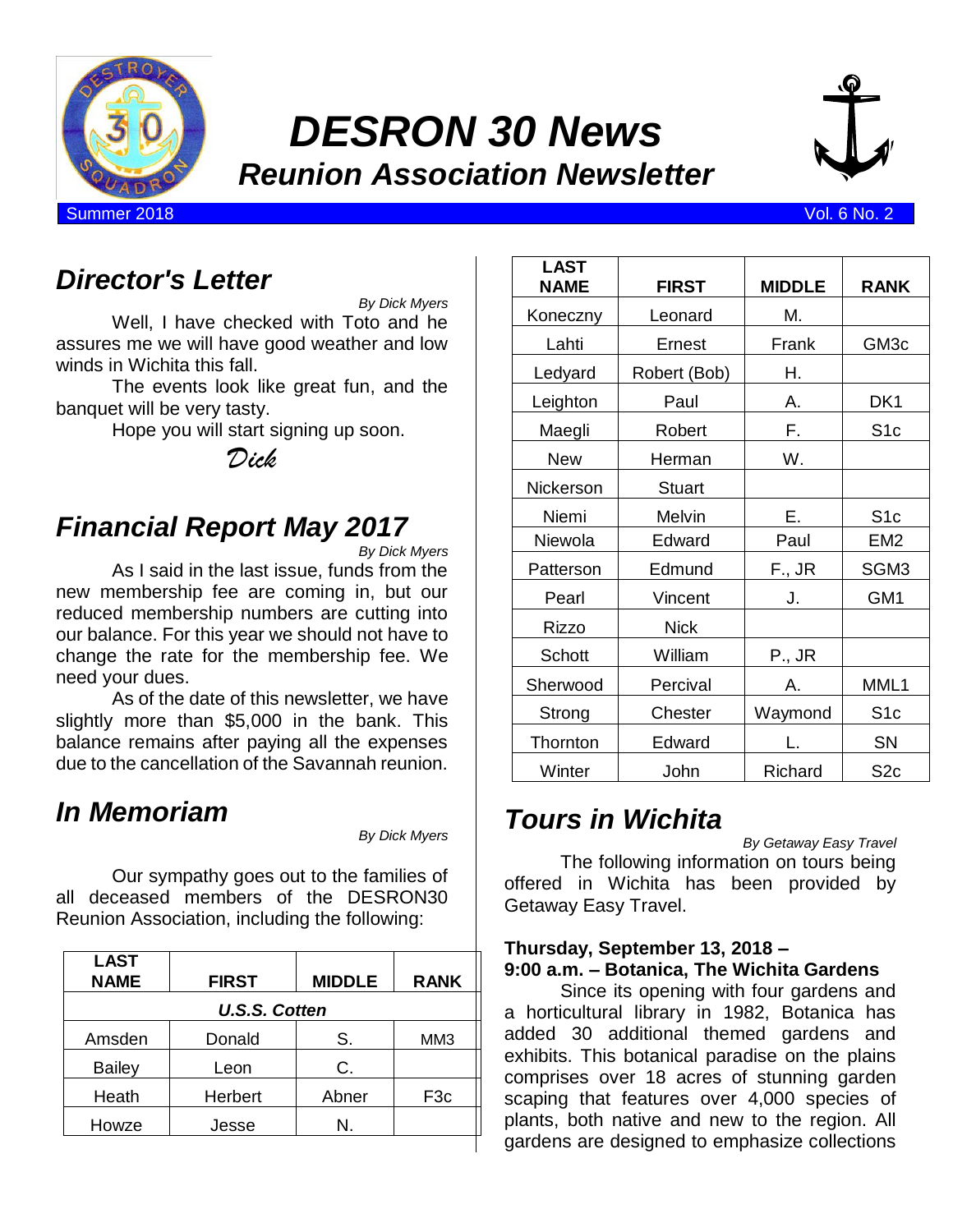in display settings that feature plants particularly well-suited to south-central Kansas. The Gardens are decorated with a collection of 50 elegant sculptures, flowing streams, fountains, and waterfalls that complement the beauty of the plants and create a visually stunning atmosphere. After a short, guided tour to introduce you to the gardens, you will have time to explore and enjoy the gardens on your own. Lunch will be served in this beautiful setting today.



### **12:30 p.m. – Exploration Place, The Sedgwick County Science & Discovery Center**

Exploration Place's mission is to inspire a deeper interest in science through creative and fun experiences for people of all ages. With its nine exhibits, including the all new aviation exhibit "Design, Build, Fly," you are sure to enjoy this interactive experience.



### **3:00 p.m. – Old Cowtown Museum**

Old Cowtown Museum's collections reflect aspects of life on the frontier in the late 1860s and 1870s. They include historic structures and their period furnishings, clothing and domestic textiles, tools and machinery,

farming equipment and rolling stock. An archival collection of photographs, letters, and documents also provide primary source material for historical research. A separate study collection and reproductions are used by costumed history interpreters to bring this historical period to life. There are 54 historic and recreated buildings at Cowtown located along the banks of the Arkansas River. Twenty-seven of the buildings are original and have been relocated to the grounds from Wichita and other sites in Kansas. Relocation of these structures protected them from demolition and preserved them for the future. Stroll back in time on the wooden sidewalks and watch out for those nasty gunfighters!



### **Friday, September 14, 2018 – 10:00 a.m. – Wichita Aviation Museum**

Housed in the former Wichita Municipal Airport terminal, the mission of the Wichita Aviation Museum is to preserve the birth and living heritage of Kansas aviation and to educate the world on the past, present and future of flight and promote the Spirit of Flight in the Air Capital of the World. With more than a dozen aircraft on display, you will learn about all of these things and more during our visit this morning.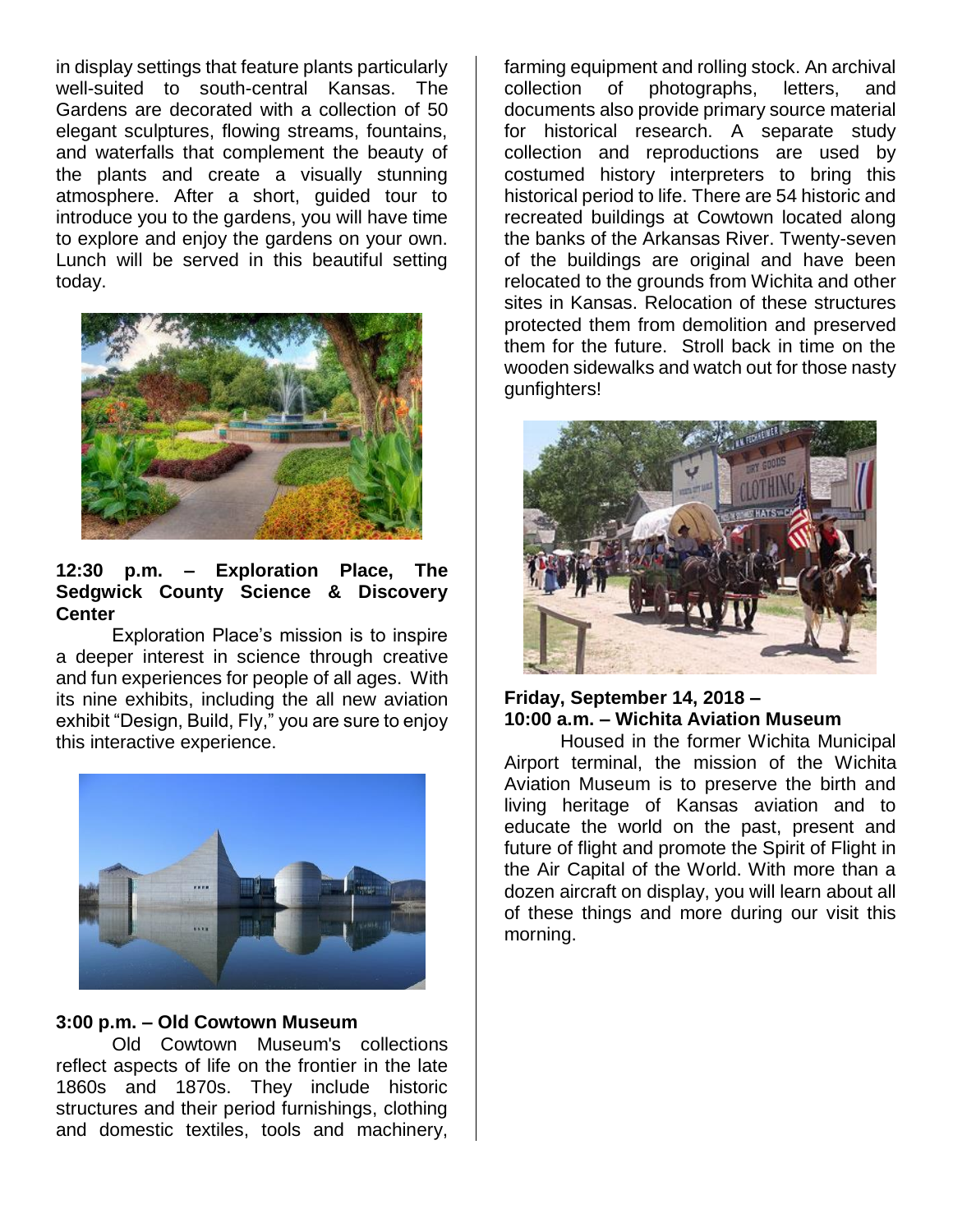

**12:30 p.m. – Lunch will be served at a favorite local restaurant today 2:00 p.m. – Wichita Sedgwick County Historical Museum**

The Wichita Sedgwick County Historical Museum is a nonprofit museum dedicated to preserving the history of the city of Wichita and educating the public on the city's heritage and unique qualities. The museum, located downtown, resides in what was once the original City Hall. The gothic style structure houses four floors of interpretive information and interactive exhibits, all of which are open to the public. The museum has a variety of permanent exhibits that outline the city's past, including economic developments, notable figures, and the technological changes that have taken place over time.



**3:30 p.m. – Museum of World Treasures**

Experience a trek through time at the Museum of World Treasures. History comes alive as you delve into the lives of dinosaurs, Ancient Egyptians, past presidents, pop culture icons, and so much more. From shrunken heads and mummies to an extensive World War II collection, there are incredible stories around every corner of the Museum.





# *Caps Available*

*By Heather Sugg* There is a limited supply of baseball caps available: 5 Cotten, 5 Daley, 5 Dortch, and 2 Gatling. Cost of the caps is \$15, plus less than \$3 to mail. If any are left by the time of the reunion, they will be available in the Hospitality Room. Please contact Heather to get your baseball cap at hsugg1@cox.net.

# Have a great summer!

See you in Wichita in September!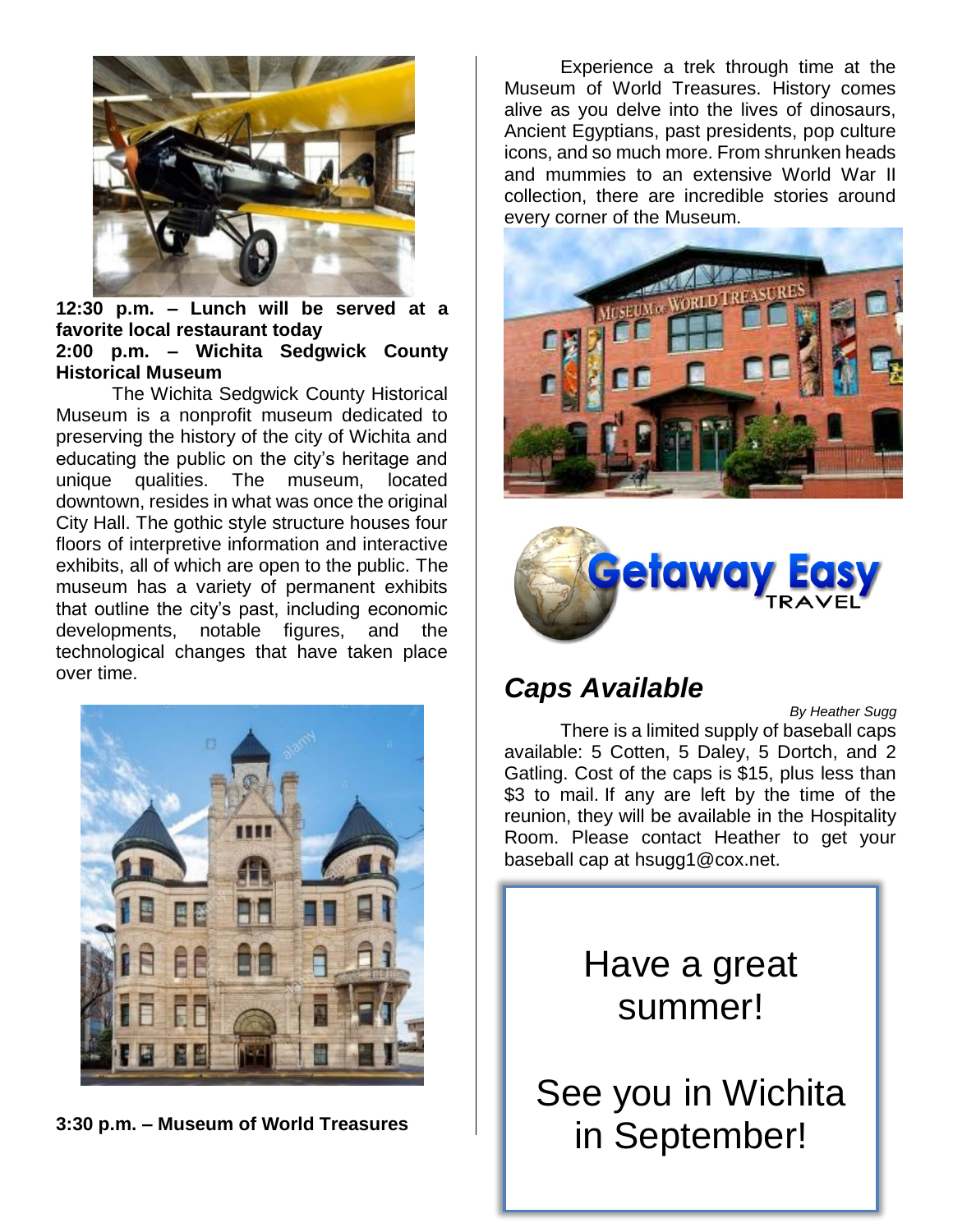# **2018 DUES REQUEST**

**AND MEMBER INFORMATION UPDATE**

### **Make checks payable to: DESRON 30 ASSOCIATION INC.**

**Please mail the completed Dues Request and payment to:**

### **Richard Myers - 220 North Decatur Lane - Decatur, GA 30033**

### **IF YOU ARE A WIDOW OR YOU HAVE ALREADY SUBMITTED YOUR 2018 DUES, PLEASE DISREGARD THIS REQUEST.**

### **PLEASE RETURN FORM WITH ANY CHANGES TO THE ROSTER.**

| <b>Name</b>                  | <b>Spouse</b><br><u> 1989 - Johann Barn, fransk politik fotograf (d. 1989)</u>                                                                                   |
|------------------------------|------------------------------------------------------------------------------------------------------------------------------------------------------------------|
| <b>Street Address</b>        |                                                                                                                                                                  |
| <b>City, State, Zip Code</b> | <u> 1989 - Johann Stoff, amerikansk politiker (* 1908)</u>                                                                                                       |
|                              |                                                                                                                                                                  |
|                              | <b>SHIP SERVED ON AND DATES (Check one)</b>                                                                                                                      |
|                              | USS Caperton $(DD-650)$ USS Cotten $(DD-669)$ USS Daly $(DD-519)$ __                                                                                             |
|                              | USS Dortch $(DD-670)$ _____ USS Gatling $(DD-671)$ _____                                                                                                         |
|                              |                                                                                                                                                                  |
|                              |                                                                                                                                                                  |
|                              | If you are unable or unwilling to receive the DESRON 30 mailings via email, please check here.<br>Or - sign on to website at http://www.desron30.org and request |
|                              | If you no longer wish to receive the DESRON 30 postal mailings, please check here. $\Box$                                                                        |
|                              | FEEL FREE TO MAKE ANY COMMENTS BELOW OR ATTACH SEPARATE SHEET                                                                                                    |
| <b>Remarks</b> -             |                                                                                                                                                                  |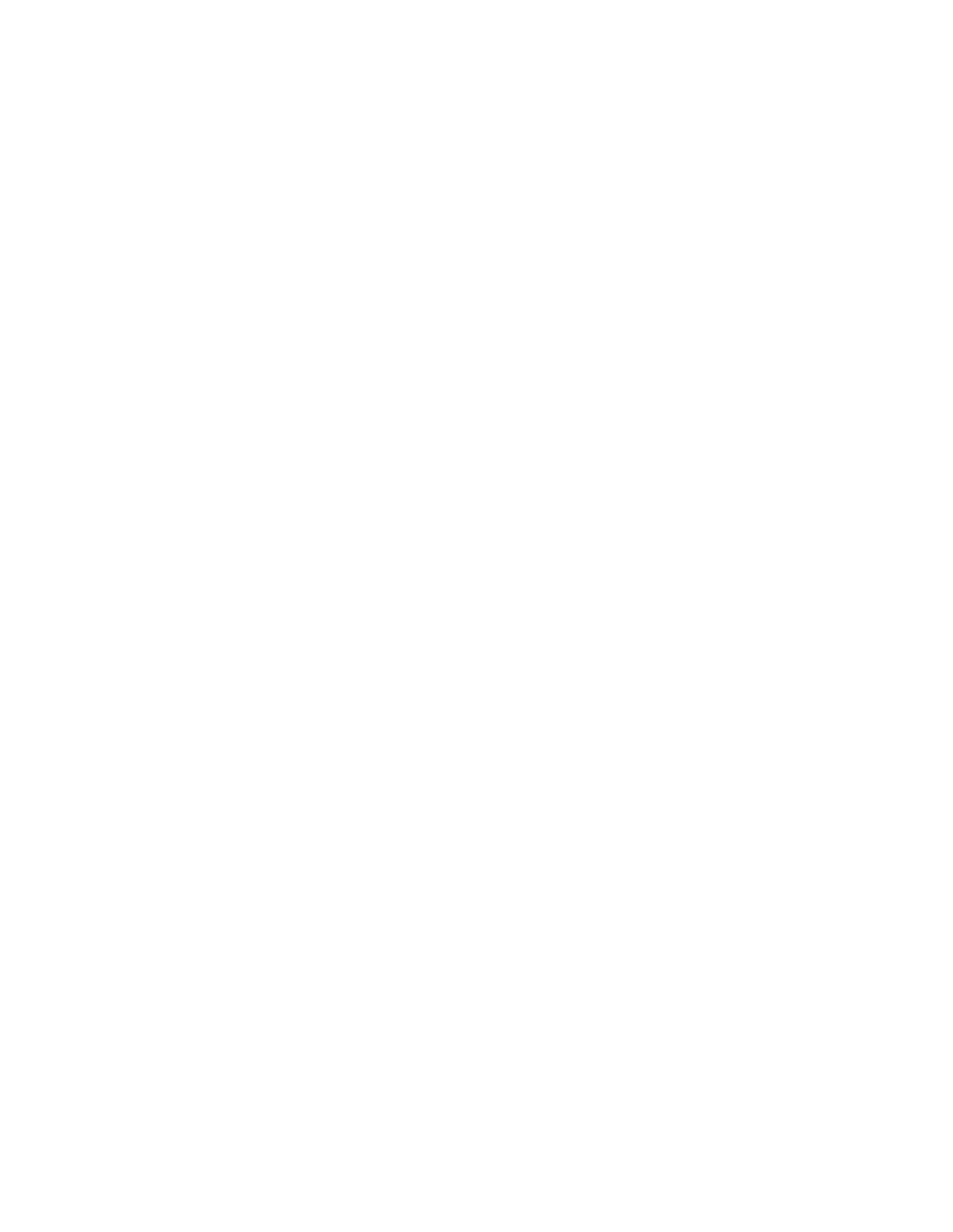### **DESRON 30 REUNION**

#### **USS COTTEN (DD-669)** *I* **USS DALY (DD-519) / USS DORTCH (DD-670) & USS GATLING (DD-671)**

**Holiday Inn Wichita East I-35 549 South Rock Road, Wichita, KS, 67207 316-686-7131**

### **September 13th – 15th Wichita, KS**

### **Schedule of Events**

### **WEDNESDAY - September 12 th**

Hospitality room opens at noon for registration and early birds. The rate will be \$94.00 plus tax which includes free parking, free WiFi and free airport shuttle. Hotel has a fine restaurant on site for breakfast. Group rate good two days before and after reunion dates. Make your reservation before 8/12/2018 directly with the Holiday Inn at 316-686-7131.

### **THURSDAY - September 13 th**

#### **Tour #1 - Botanica / Discovery Center / Cowtown**

8:00 am Board group motor coach and depart for tour of the Highlights of Wichita.

9:00 Begin a 30 minute docent led tour of Botanica followed by time on your own to enjoy the gardens and a provided lunch.

12:00 Board the motor coach for Exploration Place – The Sedgwick County Science & Discovery Center.

12:30 Enjoy the interactive Sedgwick County Science & Discovery Center – Exploration Place.

3:00 Tour Cowtown - 54 historic and recreated buildings. Stroll back in time on the wooden sidewalks and watch out for those nasty gunfighters!

### **FRIDAY - September 14th**

### **Tour #2** - **Aviation & Historical & World Museums**

9:30 am: Board motor coach to the Kansas Aviation Museum in the Air Capital of the World.

- 10:00 Explore Wichita's Aviation history at the Kansas Aviation Museum.
- 12:00 Approximate end of tour.
- 12:30 Lunch provided at a favorite local restaurant.
- 2:00 Learn the story of Wichita at the Wichita Sedgwick County Historical Museum.
- 3:00 Bus leaves for Museum of World Treasures.

3:30 Experience a trek through time. Delve into the lives of dinosaurs, Ancient Egyptians, past presidents, pop culture icons, and so much more.

### **SATURDAY - September 15 th**

9:00am: Crew Meeting Open: For your shopping convenience - Hotel Complimentary Shuttle within 5 miles, upon availability. 6:00 pm Cash Bar @ Holiday Inn. 7:00 pm Evening Dinner Dance - Another Dimension provides entertainment Featuring all of your old time favorites! Don't forget your dancing shoes!!

### **SUNDAY September 16th**

Check out is 11 am - This Concludes the reunion. Safe travels and GOD Bless!